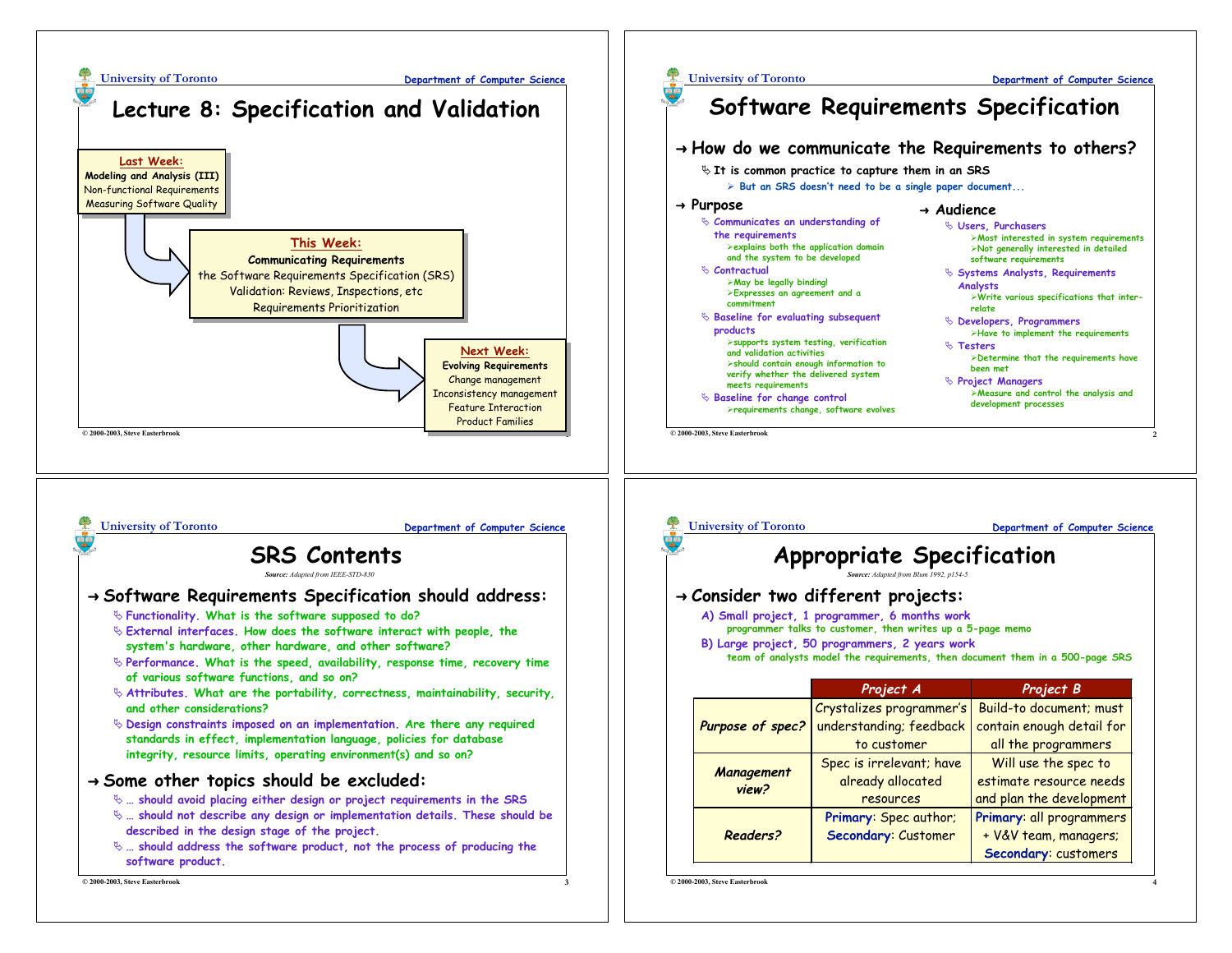

*Source: Adapted from Easterbrook & Callahan, 1997.*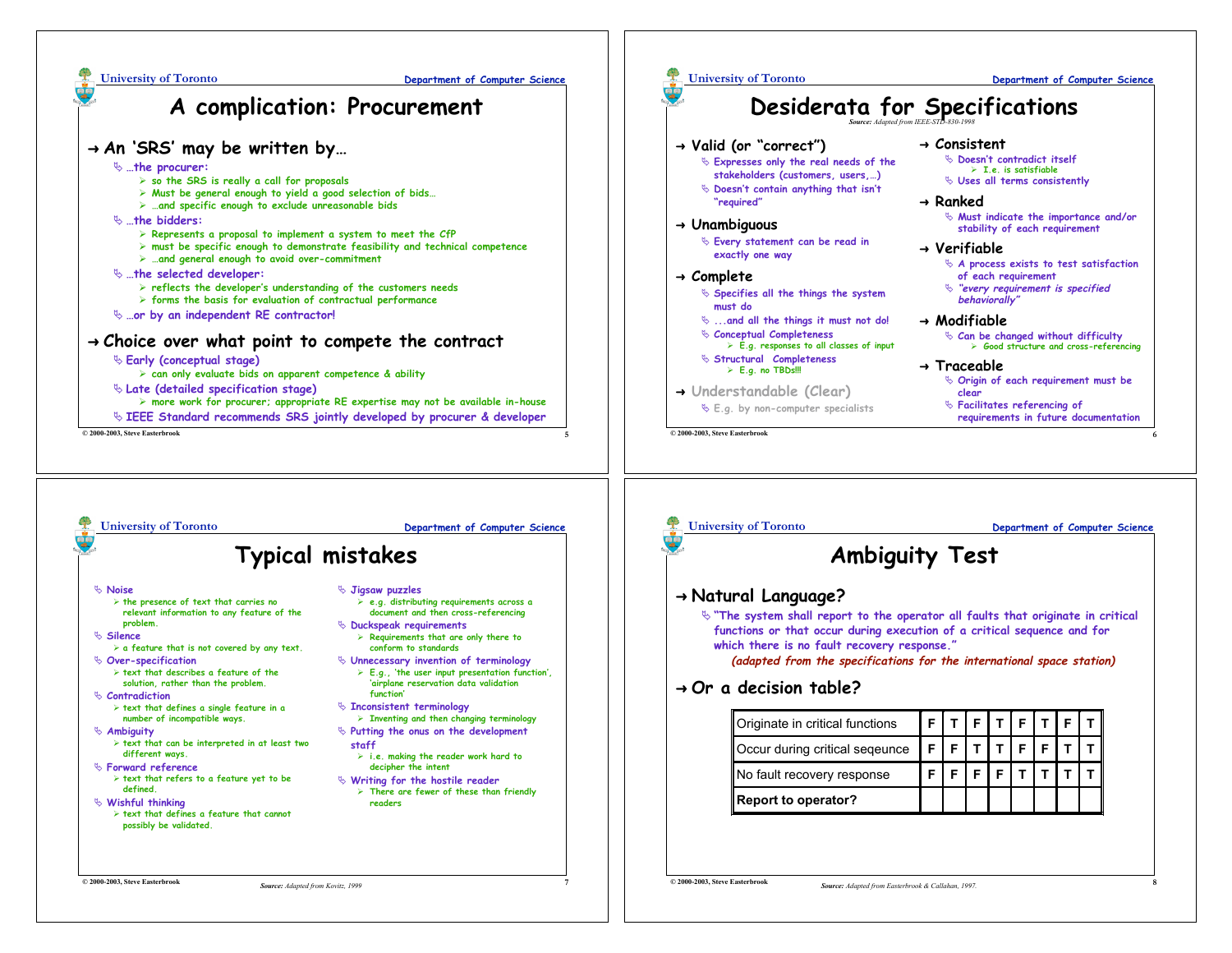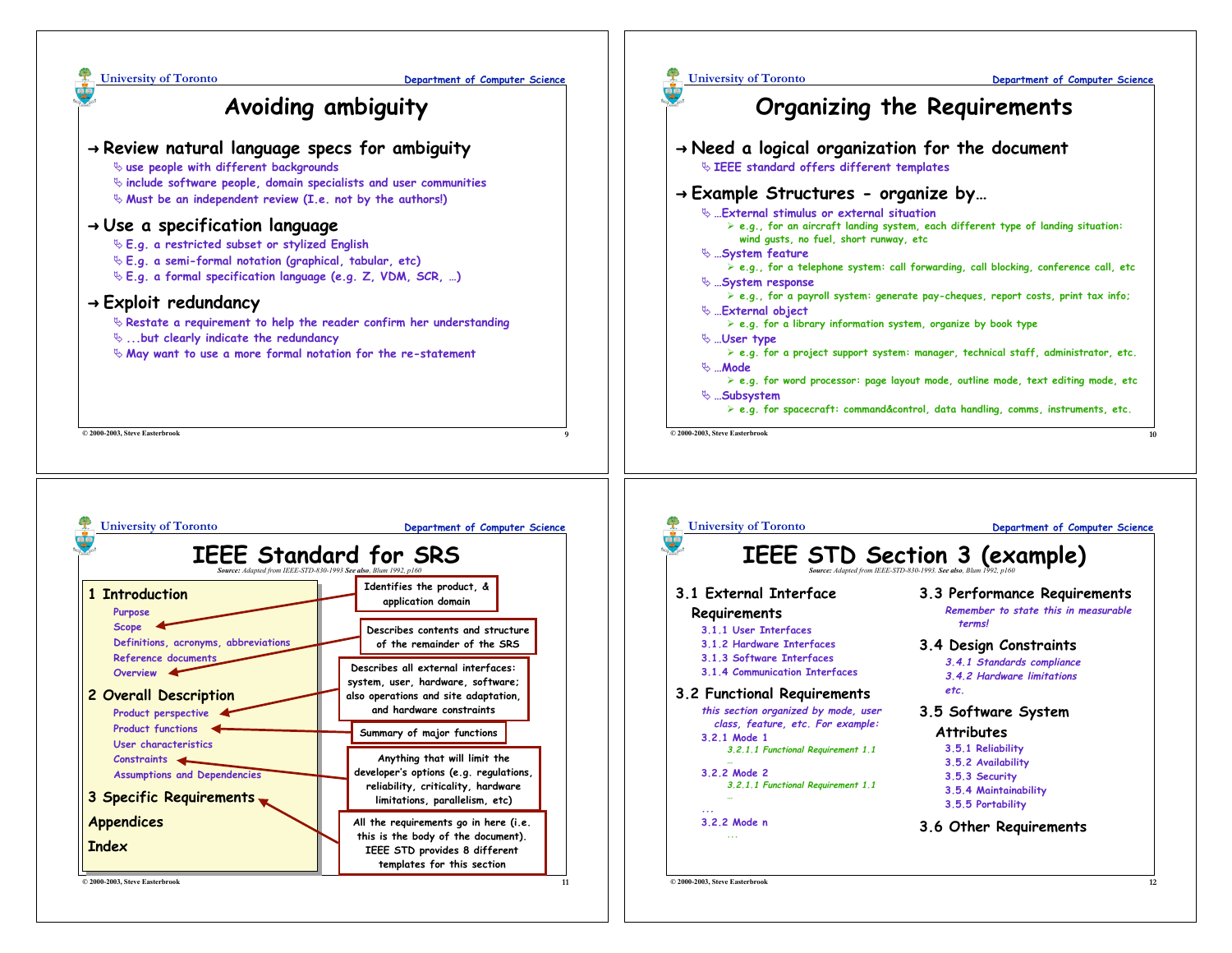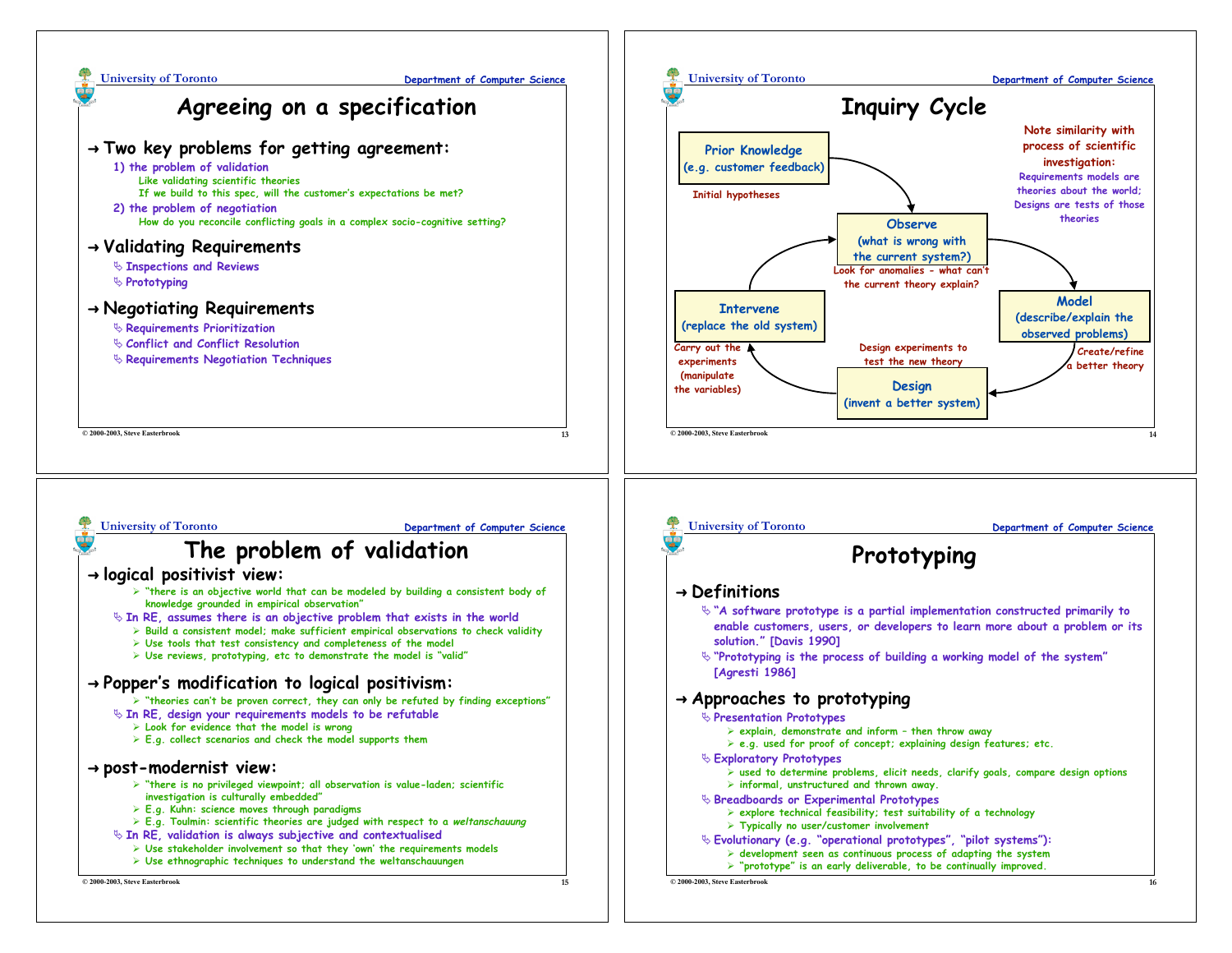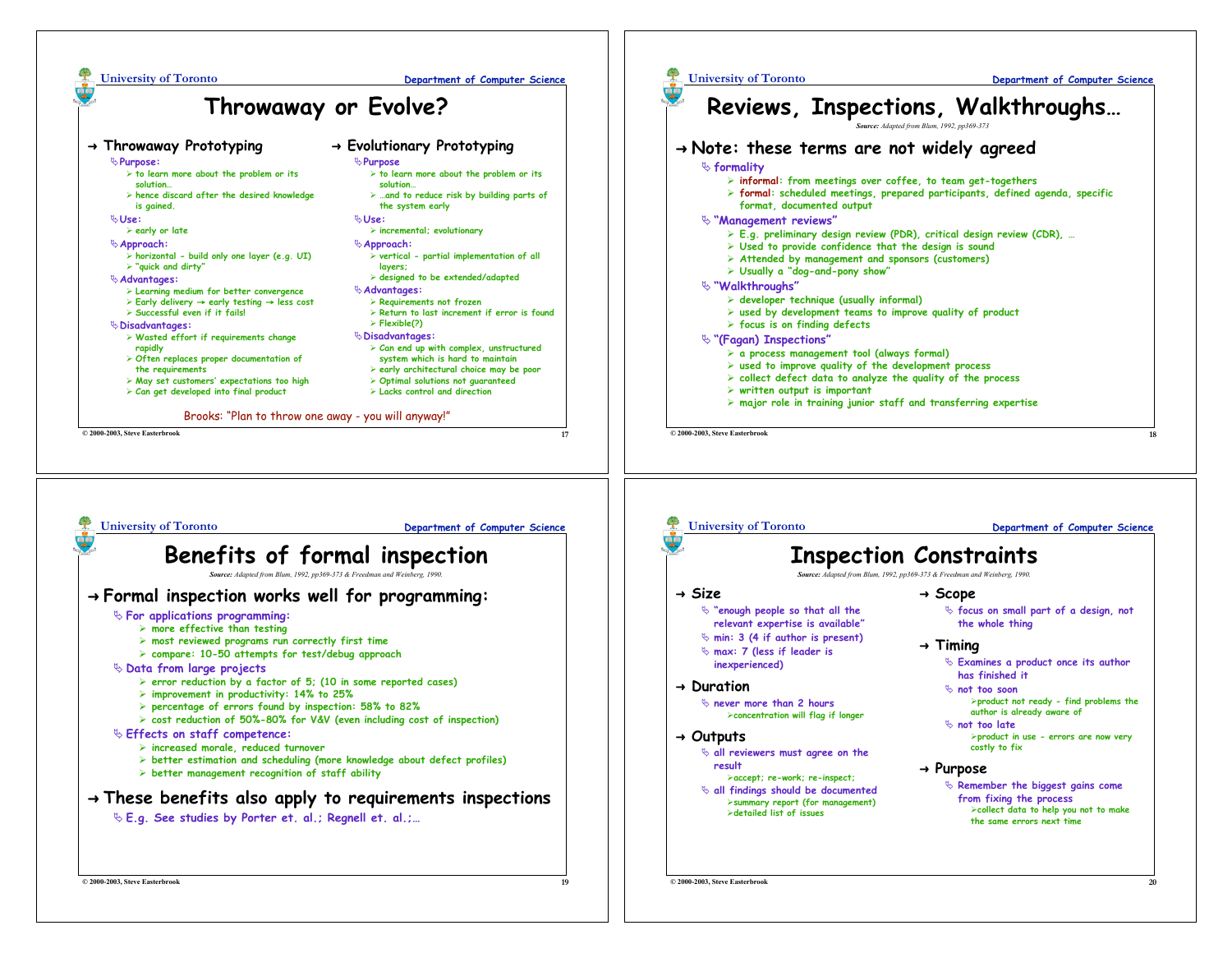